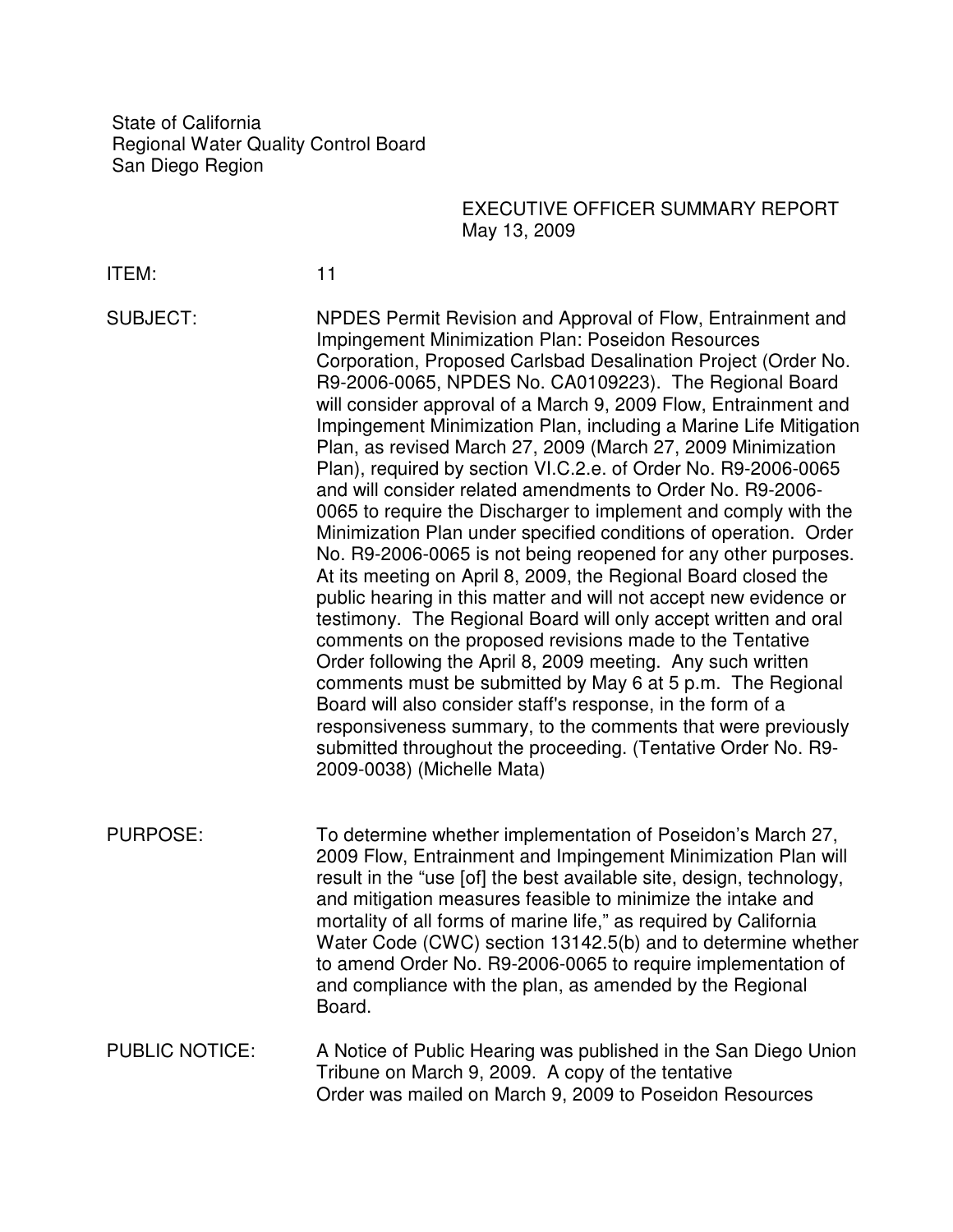## EO SUMMARY REPORT -2-<br>
May 13, 2009 ITEM NO. 11

Corporation and distributed by email to key interested parties. A Notice of Availability of the March 9 tentative Order, Notice of Public Hearing and Comment Period, and Flow, Entrainment and Impingement Plan was mailed to all known interested parties and agencies on March 10, 2009. The March 9 tentative Order and March 9, 2009 Minimization Plan were also posted on the Regional Board's web site on March 9, 2009. At its meeting on April 8, 2009, the Regional Board closed the public hearing in this matter and will not accept new evidence or testimony. As noted at the April 8, 2009 meeting and in the May 13, 2009 agenda notice, the Regional Board will only accept written and oral comments on proposed revisions made to the Tentative Order following the April 8, 2009 meeting. A revised tentative Order was sent to Poseidon and interested parties by regular mail, and distributed by email to Poseidon and the interested parties email distribution list on May 1, 2009.

DISCUSSION: At its April 8, 2009 meeting, the Regional Board was scheduled to consider whether the implementation of Poseidon's March 2009 Flow, Entrainment and Impingement Minimization Plan will result in the "use [of] the best available site, design, technology, and mitigation measures feasible to minimize the intake and mortality of all forms of marine life," as required by California Water Code (CWC) section 13142.5(b) and to determine whether to amend Order No. R9-2006-0065 to require implementation of and compliance with the plan.

> The Regional Board heard extensive testimony from staff, the discharger, and other interested persons. After closing the public hearing, the Board directed staff to prepare responses to comments and bring back a revised Tentative Order No. R9- 2009-0038 consistent with the Board members comments for consideration of adoption at their May 13, 2009 regularly scheduled meeting.

Revised Tentative Order No. R9-2009-0038 would, if adopted, approve Poseidon's March 27, 2009 Minimization Plan, as modified by the revised Tentative Order The key changes in the revised tentative Order relate to the following:

1. New language has been added as a trigger to specify under what condition the discharger must submit a new report of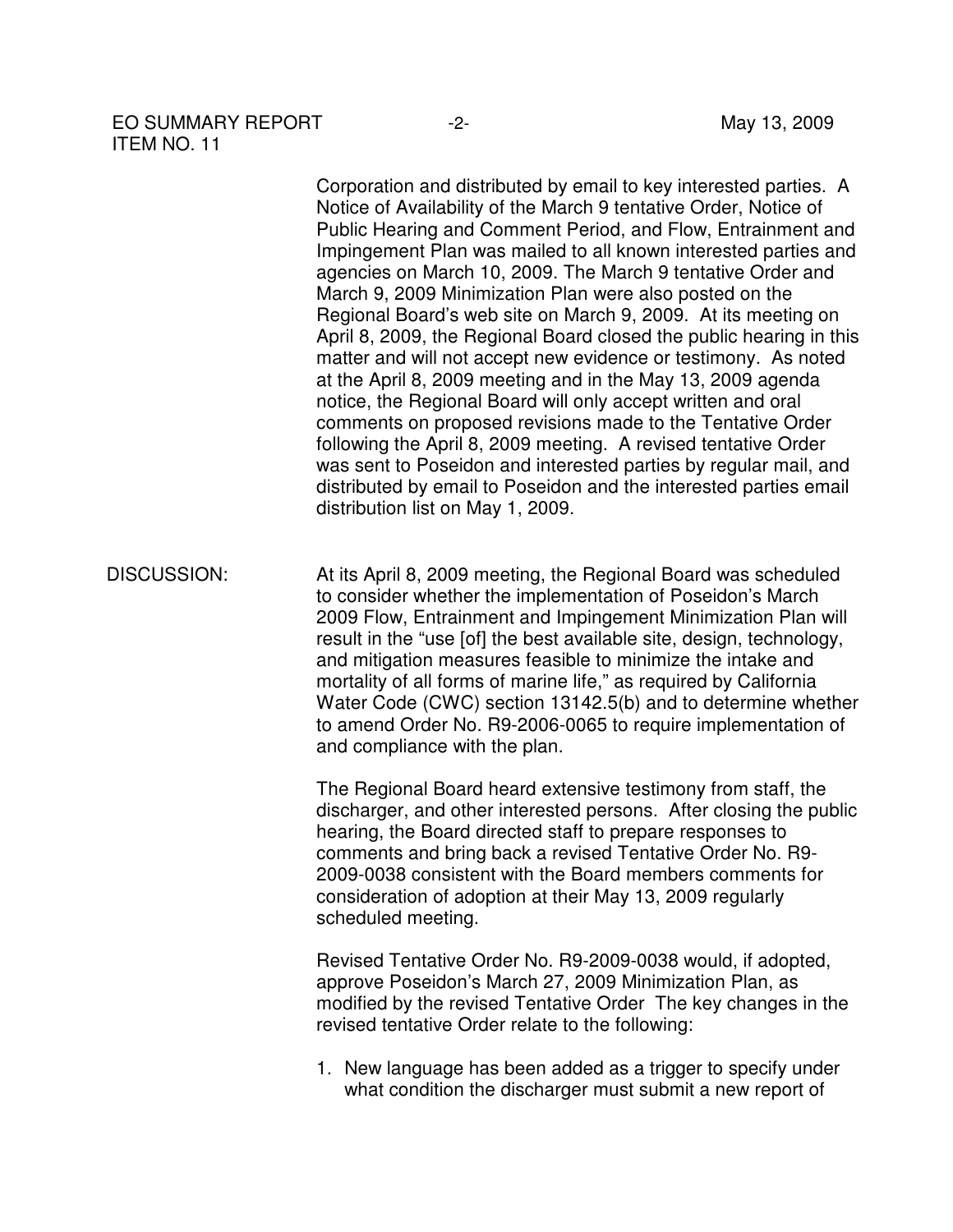waste discharge to operate as a stand-alone facility,

- 2. New language has been added as a trigger to specify when the discharger must submit a technical report that identifies additional feasible measures the discharger can implement to reduce intake impingement and entrainment impacts if all power generating units at EPS are shut down for prolonged periods, but are not permanently shut down,
- 3. The revised Tentative Order establishes an annual fish productivity requirement of 1,715.5 kg/year as a "biological performance standard" in the Marine Life Mitigation Plan; it requires the discharger to submit a Productivity Monitoring Plan designed to measure whether the requirement is achieved in the mitigation wetland site(s), and provides a mechanism for adjusting the requirement in future permit cycles based upon review of impingement once the CDP commences operations,
- 4. The revised Tentative Order requires the discharger to sample impingement associated with CDP's operations over the course of a one year period per permit cycle using the methods followed for the 2004-2005 EPS impingement sampling program, excluding heat treatment events; the results of impingement monitoring will be considered in adjusting the productivity requirement of 1,715.5 kg/year.

To date, the Regional Board has received comments from Poseidon Resources, including an alternative revised Tentative Order No. R9-2009-0038. Staff is continuing to work with the discharger and may propose additional minor revisions to the revised Tentative Order. Staff is currently preparing responses to comments, in the form of a Responsiveness Summary, that will be made available prior to the May 13, 2009 Board Meeting. Responses to all comments received will be provided to the Board, either in writing through the Responsiveness Summary in advance of the hearing, or orally at the hearing, along with any recommended errata to the revised Tentative Order.

| <b>SIGNIFICANT</b> | Any significant changes will be identified in the second mailing. |  |
|--------------------|-------------------------------------------------------------------|--|
|--------------------|-------------------------------------------------------------------|--|

CHANGES:

COMPLIANCE: N/A